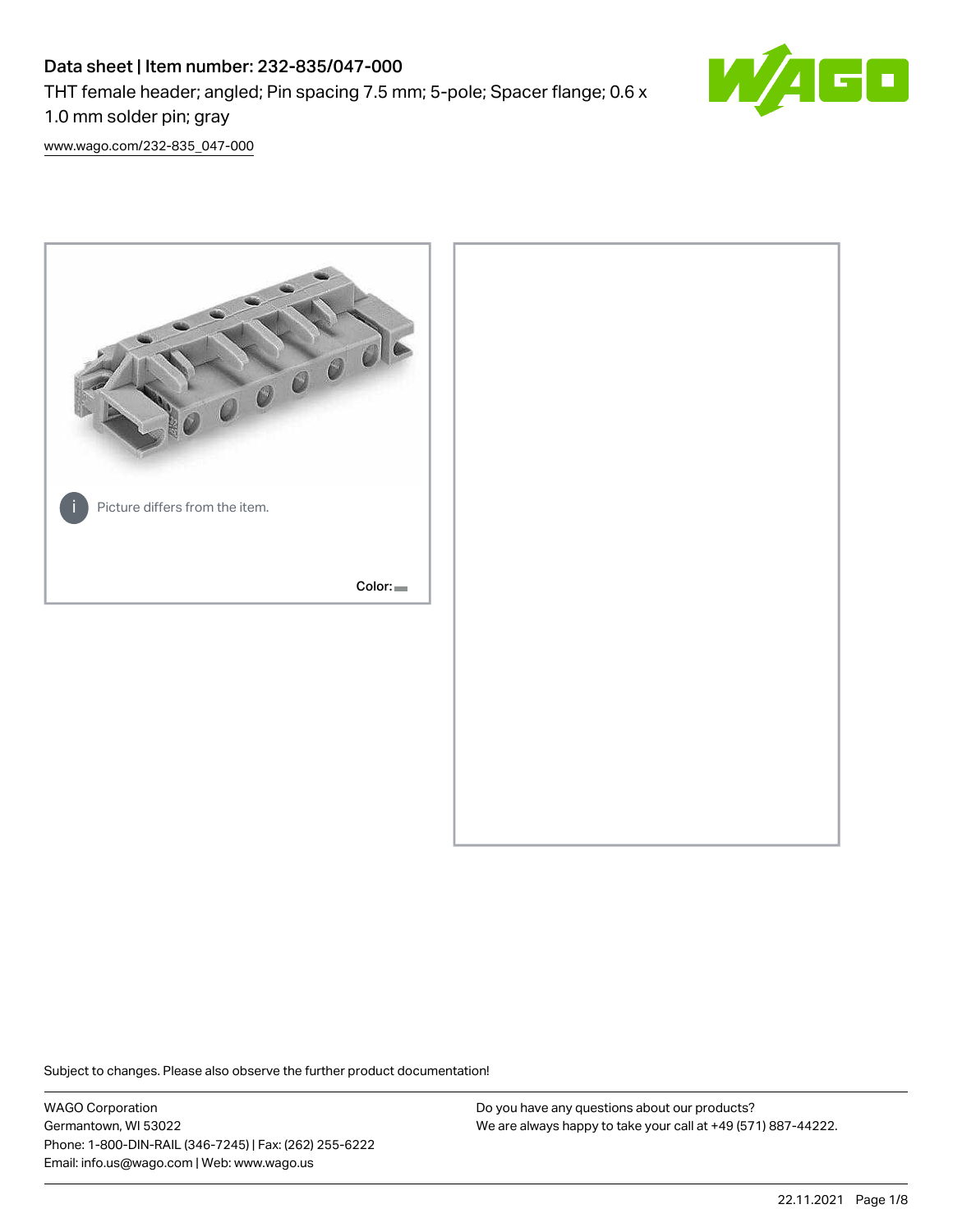

Dimensions in mm

 $L =$  (pole no.  $-1$ ) x pin spacing + 5 mm

 $L1 = L + 3$  mm

 $L2 = L + 8.8$  mm

```
L3 = L + 14.8 mm
```
2- to 3-pole female connectors – one latch only

# Item description

- **Horizontal or vertical PCB mounting via straight or angled solder pins**
- For board-to-board and board-to-wire connections

Subject to changes. Please also observe the further product documentation!

WAGO Corporation Germantown, WI 53022 Phone: 1-800-DIN-RAIL (346-7245) | Fax: (262) 255-6222 Email: info.us@wago.com | Web: www.wago.us

Do you have any questions about our products? We are always happy to take your call at +49 (571) 887-44222.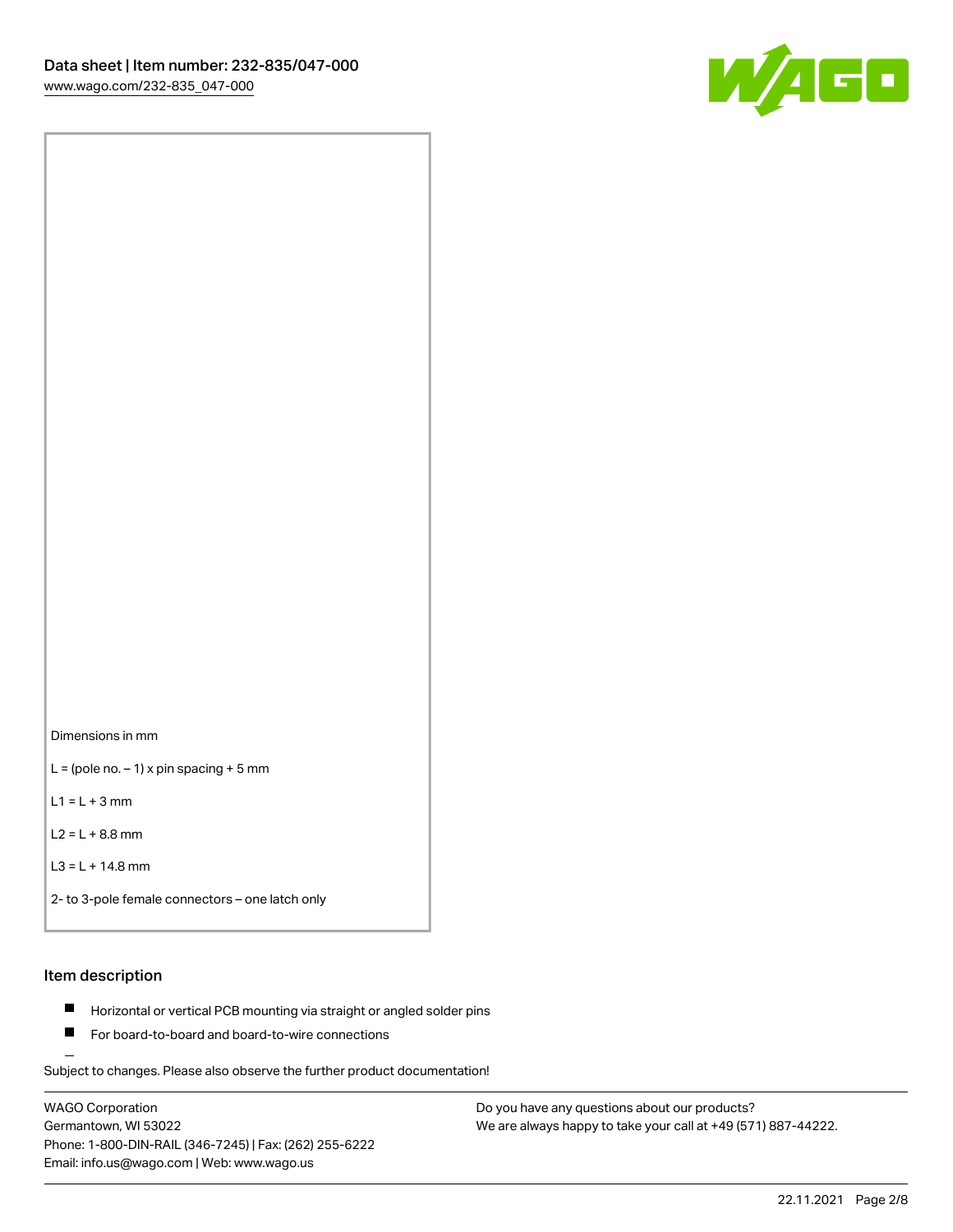- $\blacksquare$ Touch-proof PCB outputs
- $\blacksquare$ Easy-to-identify PCB inputs and outputs
- With coding fingers  $\blacksquare$

# Data

# Notes

| Safety information 1 | The <i>MCS – MULTI CONNECTION SYSTEM</i> includes connectors<br>without breaking capacity in accordance with DIN EN 61984. When<br>used as intended, these connectors must not be connected<br>/disconnected when live or under load. The circuit design should<br>ensure header pins, which can be touched, are not live when<br>unmated. |
|----------------------|--------------------------------------------------------------------------------------------------------------------------------------------------------------------------------------------------------------------------------------------------------------------------------------------------------------------------------------------|
| Variants:            | Other pole numbers<br>3.8 mm pin projection for male headers with straight solder pins<br>Gold-plated or partially gold-plated contact surfaces<br>Other versions (or variants) can be requested from WAGO Sales or<br>configured at https://configurator.wago.com/                                                                        |

# Electrical data

#### IEC Approvals

| Ratings per                 | IEC/EN 60664-1                                                       |
|-----------------------------|----------------------------------------------------------------------|
| Rated voltage (III / 3)     | 500 V                                                                |
| Rated surge voltage (III/3) | 6 <sub>kV</sub>                                                      |
| Rated voltage (III/2)       | 630 V                                                                |
| Rated surge voltage (III/2) | 6 <sub>k</sub> V                                                     |
| Nominal voltage (II/2)      | 1000V                                                                |
| Rated surge voltage (II/2)  | 6 <sub>k</sub> V                                                     |
| Rated current               | 12A                                                                  |
| Legend (ratings)            | (III / 2) $\triangleq$ Overvoltage category III / Pollution degree 2 |

# UL Approvals

| Approvals per                  | UL 1059 |
|--------------------------------|---------|
| Rated voltage UL (Use Group B) | 300 V   |
| Rated current UL (Use Group B) | 15 A    |
| Rated voltage UL (Use Group D) | 300 V   |
| Rated current UL (Use Group D) | 10 A    |

Subject to changes. Please also observe the further product documentation!

WAGO Corporation Germantown, WI 53022 Phone: 1-800-DIN-RAIL (346-7245) | Fax: (262) 255-6222 Email: info.us@wago.com | Web: www.wago.us Do you have any questions about our products? We are always happy to take your call at +49 (571) 887-44222.

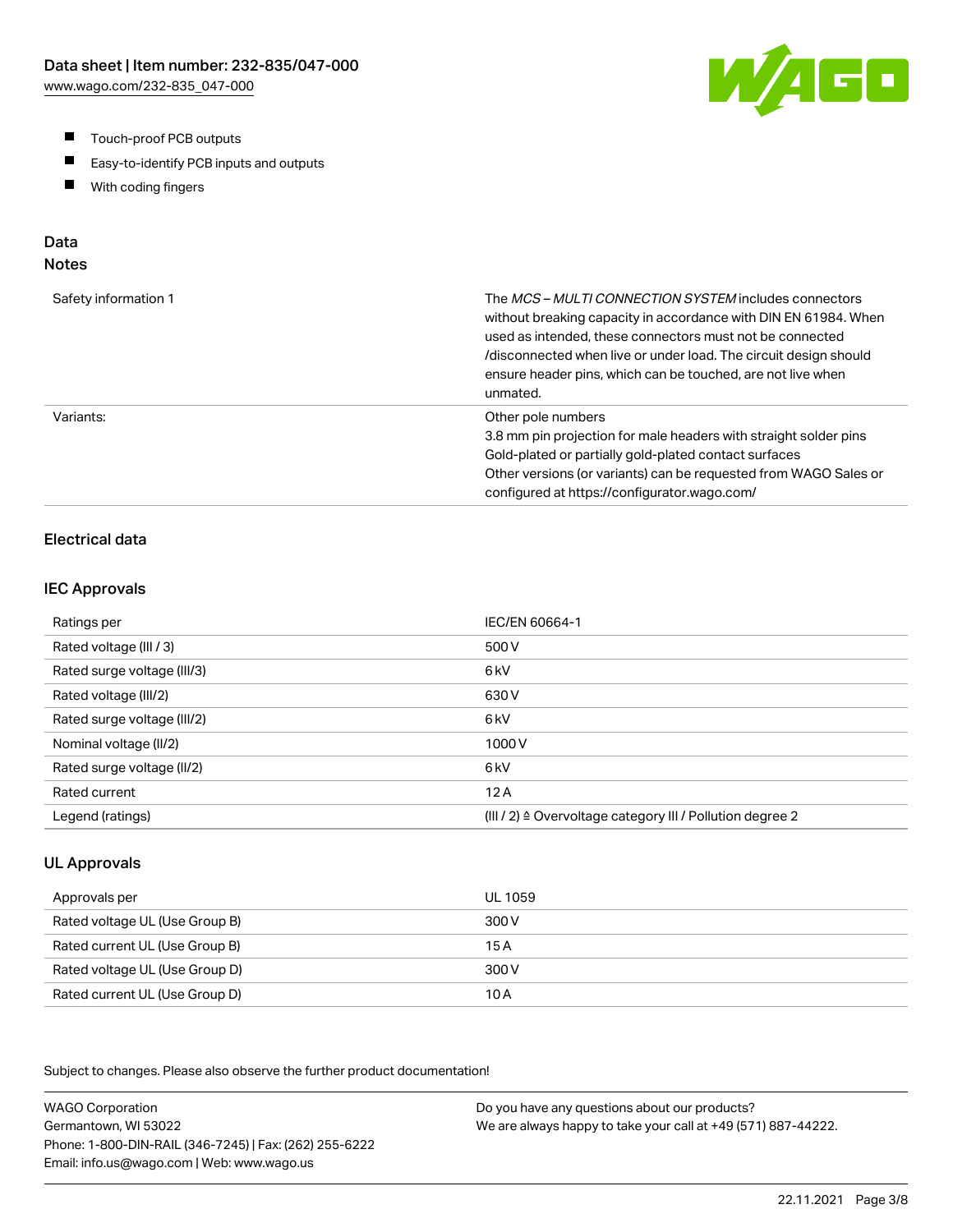

# Ratings per UL

| Rated voltage UL 1977 | 600 V |
|-----------------------|-------|
| Rated current UL 1977 |       |

# CSA Approvals

| Approvals per                   | CSA   |
|---------------------------------|-------|
| Rated voltage CSA (Use Group B) | 300 V |
| Rated current CSA (Use Group B) | 15 A  |
| Rated voltage CSA (Use Group D) | 300 V |
| Rated current CSA (Use Group D) | 10 A  |

#### Connection data

| Total number of potentials |  |
|----------------------------|--|
| Number of connection types |  |
| Number of levels           |  |

# Connection 1

| Number of poles<br>$\sim$ $\sim$ $\sim$ $\sim$ $\sim$<br>. |  |  |
|------------------------------------------------------------|--|--|
|                                                            |  |  |

# Physical data

| Pin spacing                          | 7.5 mm / 0.295 inch   |
|--------------------------------------|-----------------------|
| Width                                | 49.8 mm / 1.961 inch  |
| Height                               | 16.6 mm / 0.654 inch  |
| Height from the surface              | 11.6 mm / 0.457 inch  |
| Depth                                | 18.25 mm / 0.719 inch |
| Solder pin length                    | 5 mm                  |
| Solder pin dimensions                | $0.6 \times 1$ mm     |
| Drilled hole diameter with tolerance | $1.3$ $(+0.1)$ mm     |

# Mechanical data

| Mounting type | Mounting flange             |
|---------------|-----------------------------|
| Mounting type | Flush feed-through mounting |
|               | Panel mounting              |

Subject to changes. Please also observe the further product documentation!

| <b>WAGO Corporation</b>                                | Do you have any questions about our products?                 |
|--------------------------------------------------------|---------------------------------------------------------------|
| Germantown, WI 53022                                   | We are always happy to take your call at +49 (571) 887-44222. |
| Phone: 1-800-DIN-RAIL (346-7245)   Fax: (262) 255-6222 |                                                               |
| Email: info.us@wago.com   Web: www.wago.us             |                                                               |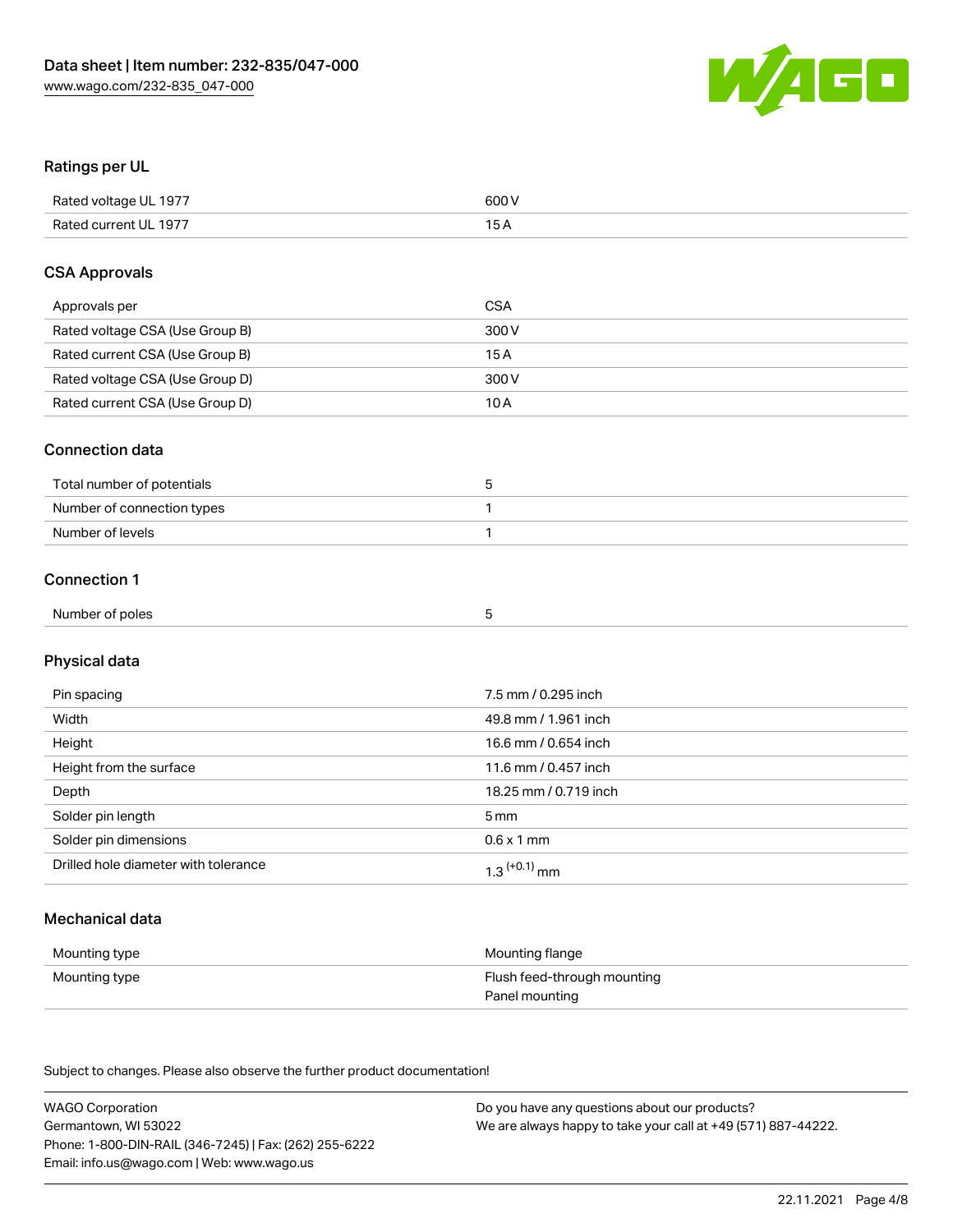[www.wago.com/232-835\\_047-000](http://www.wago.com/232-835_047-000)



# Plug-in connection

| Contact type (pluggable connector) | Female header |
|------------------------------------|---------------|
| Connector (connection type)        | for PCB       |
| Mismating protection               | No            |
| Mating direction to the PCB        | 0°            |
| Locking of plug-in connection      | Without       |

# PCB contact

| PCB Contact                         | THT                                        |
|-------------------------------------|--------------------------------------------|
| Solder pin arrangement              | over the entire female connector (in-line) |
| Number of solder pins per potential |                                            |

# Material data

| Color                       | gray             |
|-----------------------------|------------------|
| Material group              |                  |
| Insulation material         | Polyamide (PA66) |
| Flammability class per UL94 | V <sub>0</sub>   |
| Contact material            | Copper alloy     |
| Contact plating             | tin-plated       |
| Fire load                   | $0.134$ MJ       |
| Weight                      | 6.3 <sub>g</sub> |

#### Environmental requirements

| Limit temperature range | -60  +85 °C |
|-------------------------|-------------|
|-------------------------|-------------|

# Commercial data

| PU (SPU)              | 50 Stück      |
|-----------------------|---------------|
| Packaging type        | box           |
| Country of origin     | DE            |
| <b>GTIN</b>           | 4050821638049 |
| Customs tariff number | 85366990990   |

# Approvals / Certificates

## Ship Approvals

| Logo | Approval | <b>Additional Approval Text</b> | name                  |
|------|----------|---------------------------------|-----------------------|
|      |          |                                 | ' <i>∶</i> ertificate |

Subject to changes. Please also observe the further product documentation!

| <b>WAGO Corporation</b>                                | Do you have any questions about our products?                 |
|--------------------------------------------------------|---------------------------------------------------------------|
| Germantown, WI 53022                                   | We are always happy to take your call at +49 (571) 887-44222. |
| Phone: 1-800-DIN-RAIL (346-7245)   Fax: (262) 255-6222 |                                                               |
| Email: info.us@wago.com   Web: www.wago.us             |                                                               |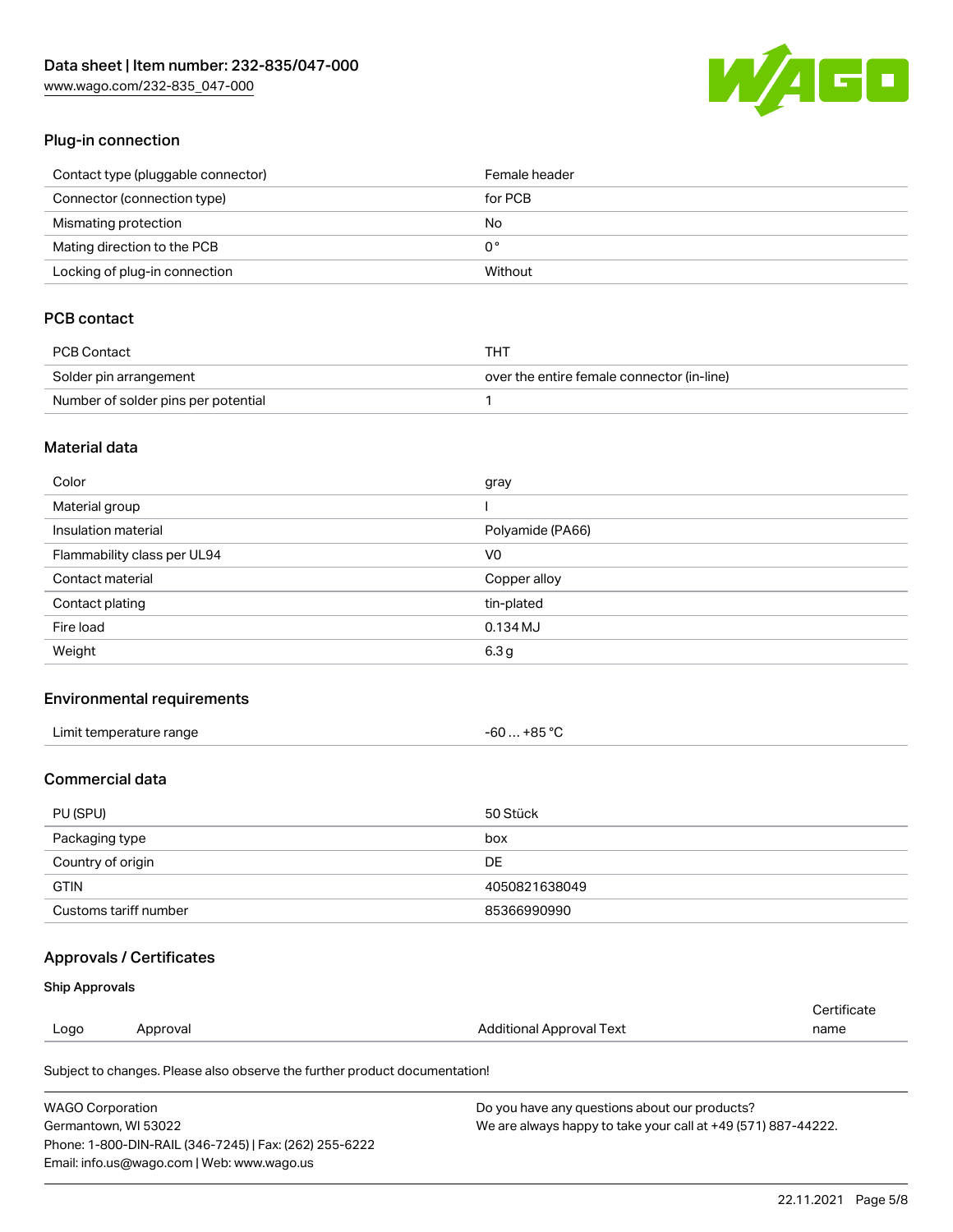

| ABS<br>American B |
|-------------------|
| <b>DNV GL</b>     |

ureau of Shipping

- 19-HG15869876- PDA

Certificate

- TAE000016Z

Det Norske Veritas, Germanischer Lloyd

# UL-Approvals

|                       |                                             |                                 | Certificate |
|-----------------------|---------------------------------------------|---------------------------------|-------------|
| Logo                  | Approval                                    | <b>Additional Approval Text</b> | name        |
| $\boldsymbol{\theta}$ | <b>UR</b><br>Underwriters Laboratories Inc. | <b>UL 1059</b>                  | E45172      |
| D                     | <b>UR</b><br>Underwriters Laboratories Inc. | <b>UL 1977</b>                  | E45171      |

# Counterpart



Item no.731-605 1-conductor male connector; CAGE CLAMP®; 2.5 mm²; Pin spacing 7.5 mm; 5-pole; 2,50 mm²; gray [www.wago.com/731-605](https://www.wago.com/731-605)

#### Optional accessories

| <b>Testing accessories</b>                         |                                                                                                                              |                      |
|----------------------------------------------------|------------------------------------------------------------------------------------------------------------------------------|----------------------|
| Testing accessories                                |                                                                                                                              |                      |
|                                                    | Item no.: 210-136<br>Test plug; 2 mm Ø; with 500 mm cable                                                                    | www.wago.com/210-136 |
|                                                    | Item no.: 231-662<br>Test plugs for female connectors; for 7.5 mm and 7.62 mm pin spacing; 2,50 mm <sup>2</sup> ; light gray | www.wago.com/231-662 |
| <b>Downloads</b><br><b>Documentation</b>           |                                                                                                                              |                      |
| ومرجانة والمسترور والأمراء المرمز والقائلة المراكز |                                                                                                                              |                      |

| Additional Information |            |        |          |
|------------------------|------------|--------|----------|
| Technical explanations | 2019 Apr 3 | pdf    | Download |
|                        |            | 2.0 MB |          |

Subject to changes. Please also observe the further product documentation!

| <b>WAGO Corporation</b>                                | Do you have any questions about our products?                 |
|--------------------------------------------------------|---------------------------------------------------------------|
| Germantown, WI 53022                                   | We are always happy to take your call at +49 (571) 887-44222. |
| Phone: 1-800-DIN-RAIL (346-7245)   Fax: (262) 255-6222 |                                                               |
| Email: info.us@wago.com   Web: www.wago.us             |                                                               |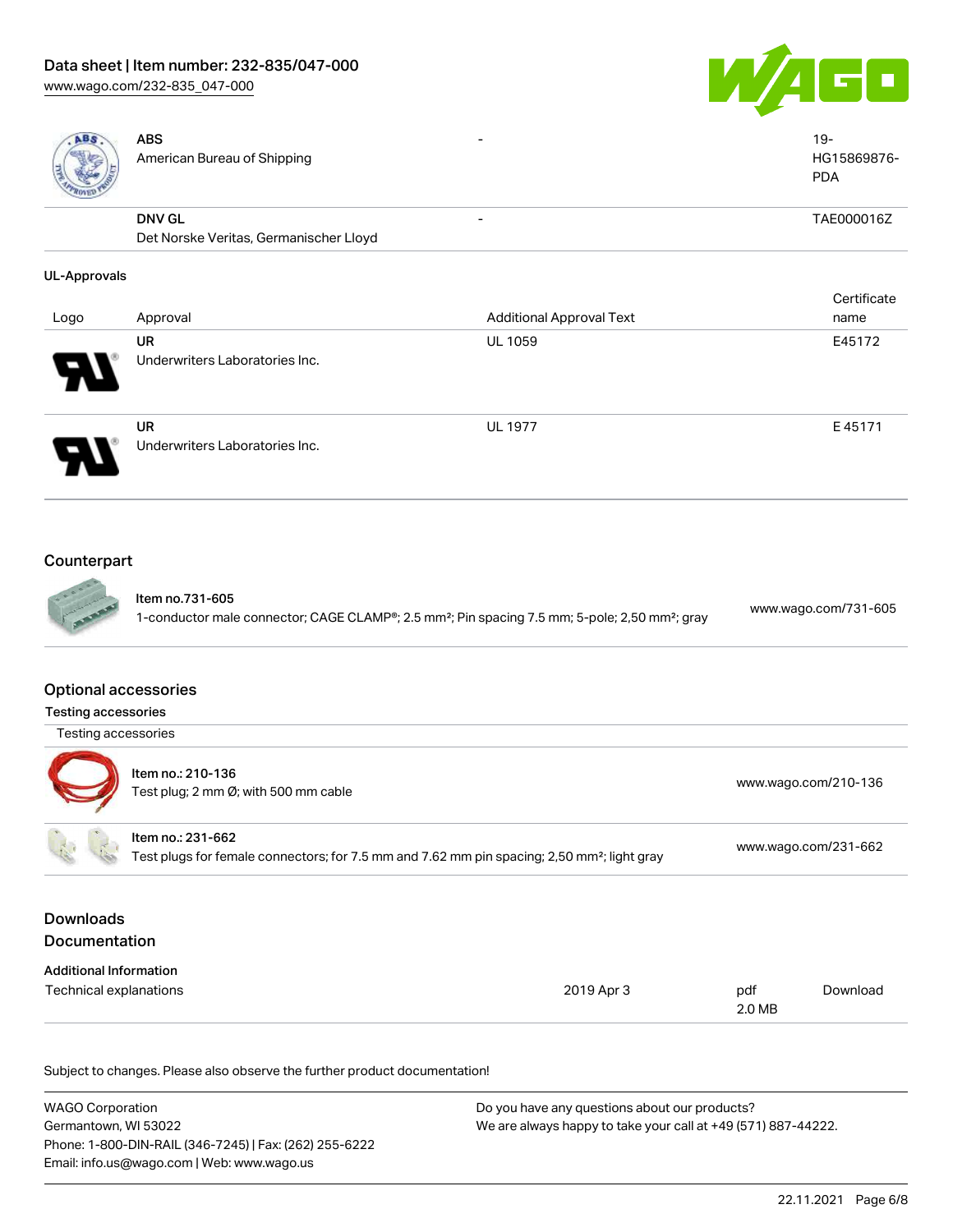#### CAD files

#### PCB Design

Symbol and Footprint 232-835/047-000

CAx data for your PCB design, consisting of "schematic symbols and PCB footprints", allow easy integration of the WAGO component into your development environment.

#### Supported formats:

- $\blacksquare$ Accel EDA 14 & 15
- $\blacksquare$ Altium 6 to current version
- П Cadence Allegro
- П **DesignSpark**
- $\blacksquare$ Eagle Libraries
- $\blacksquare$ KiCad
- $\blacksquare$ Mentor Graphics BoardStation
- $\blacksquare$ Mentor Graphics Design Architect
- П Mentor Graphics Design Expedition 99 and 2000
- П OrCAD 9.X PCB and Capture
- **The State** PADS PowerPCB 3, 3.5, 4.X, and 5.X
- $\blacksquare$ PADS PowerPCB and PowerLogic 3.0
- $\blacksquare$ PCAD 2000, 2001, 2002, 2004, and 2006
- П Pulsonix 8.5 or newer
- П **STL**
- П 3D STEP
- П TARGET 3001!
- $\blacksquare$ View Logic ViewDraw
- П Quadcept
- П Zuken CadStar 3 and 4
- $\blacksquare$ Zuken CR-5000 and CR-8000

PCB Component Libraries (EDA), PCB CAD Library Ultra Librarian

# Environmental Product Compliance

#### Compliance Search

Environmental Product Compliance 232-835/047-000 THT female header; angled; Pin spacing 7.5 mm; 5-pole; Spacer flange; 0.6 x 1.0 mm solder pin; gray

Subject to changes. Please also observe the further product documentation!

WAGO Corporation Germantown, WI 53022 Phone: 1-800-DIN-RAIL (346-7245) | Fax: (262) 255-6222 Email: info.us@wago.com | Web: www.wago.us

Do you have any questions about our products? We are always happy to take your call at +49 (571) 887-44222.



URL [Download](https://www.wago.com/global/d/UltraLibrarian_URLS_232-835_047-000)

22.11.2021 Page 7/8

URL [Download](https://www.wago.com/global/d/ComplianceLinkMediaContainer_232-835_047-000)